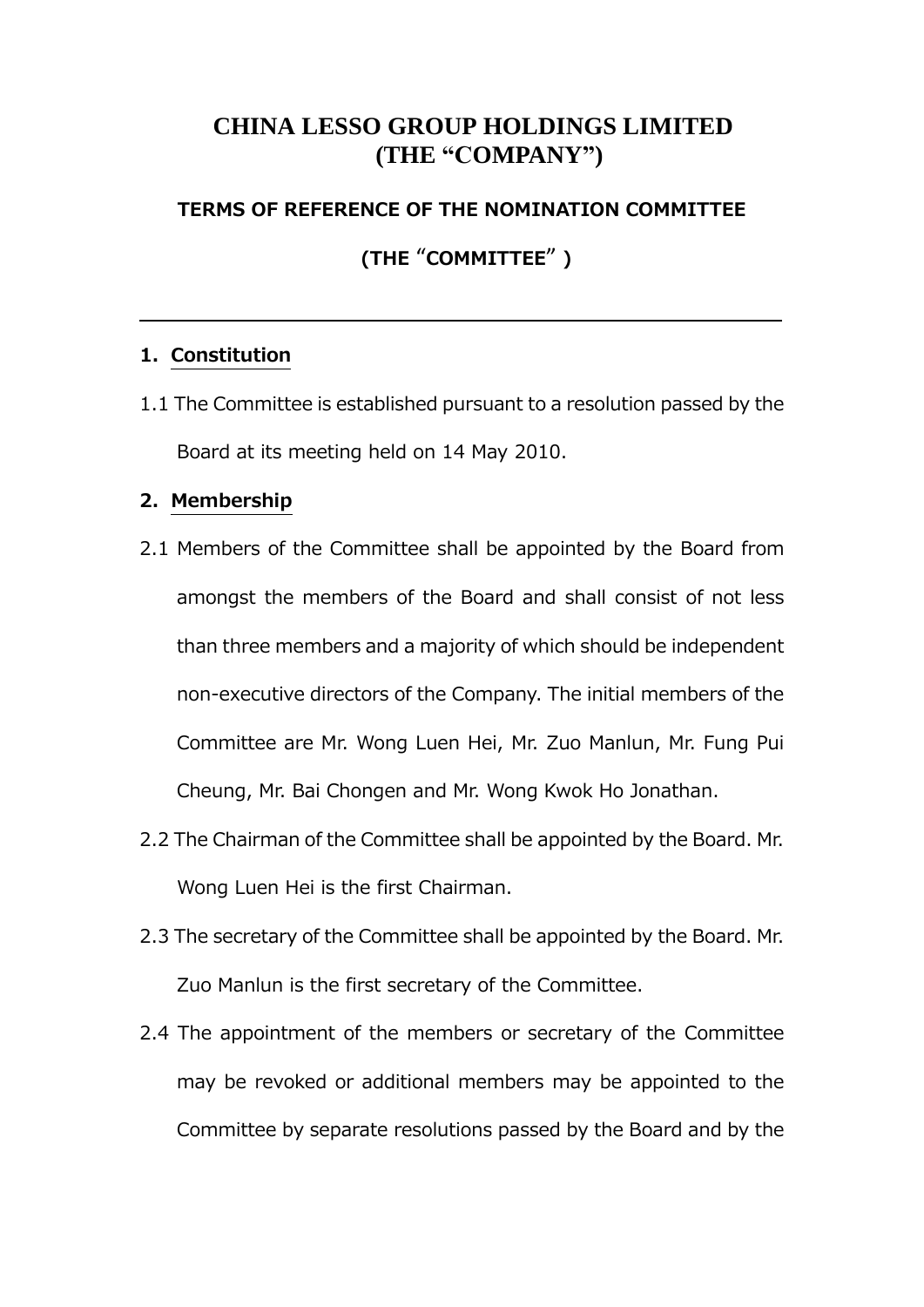Committee.

#### **3. Proceedings of the Committee**

#### 3.1 *Notice*

- (a) Unless otherwise agreed by all the Committee members (either orally or in writing), a meeting shall be called by giving at least seven days' notice.
- (b) A Committee member may and, on the request of a Committee member, the secretary to the Committee shall at any time summon a Committee meeting. Notice shall be given to each Committee member in person orally or in writing or by telephone or by email or by facsimile transmission at the telephone or facsimile or address or email address from time to time notified to the secretary by such Committee member or in such other manner as the Committee members may from time to time determine.
- (c) Any notice given orally shall be confirmed in writing as soon as practicable and before the meeting.
- (d) Notice of meeting shall state the purpose time and place of the meeting and shall be accompanied by an agenda together with other documents which may be required to be considered by the members of the Committee for the purposes of the meeting. In respect of regular meetings of the Committee to be held as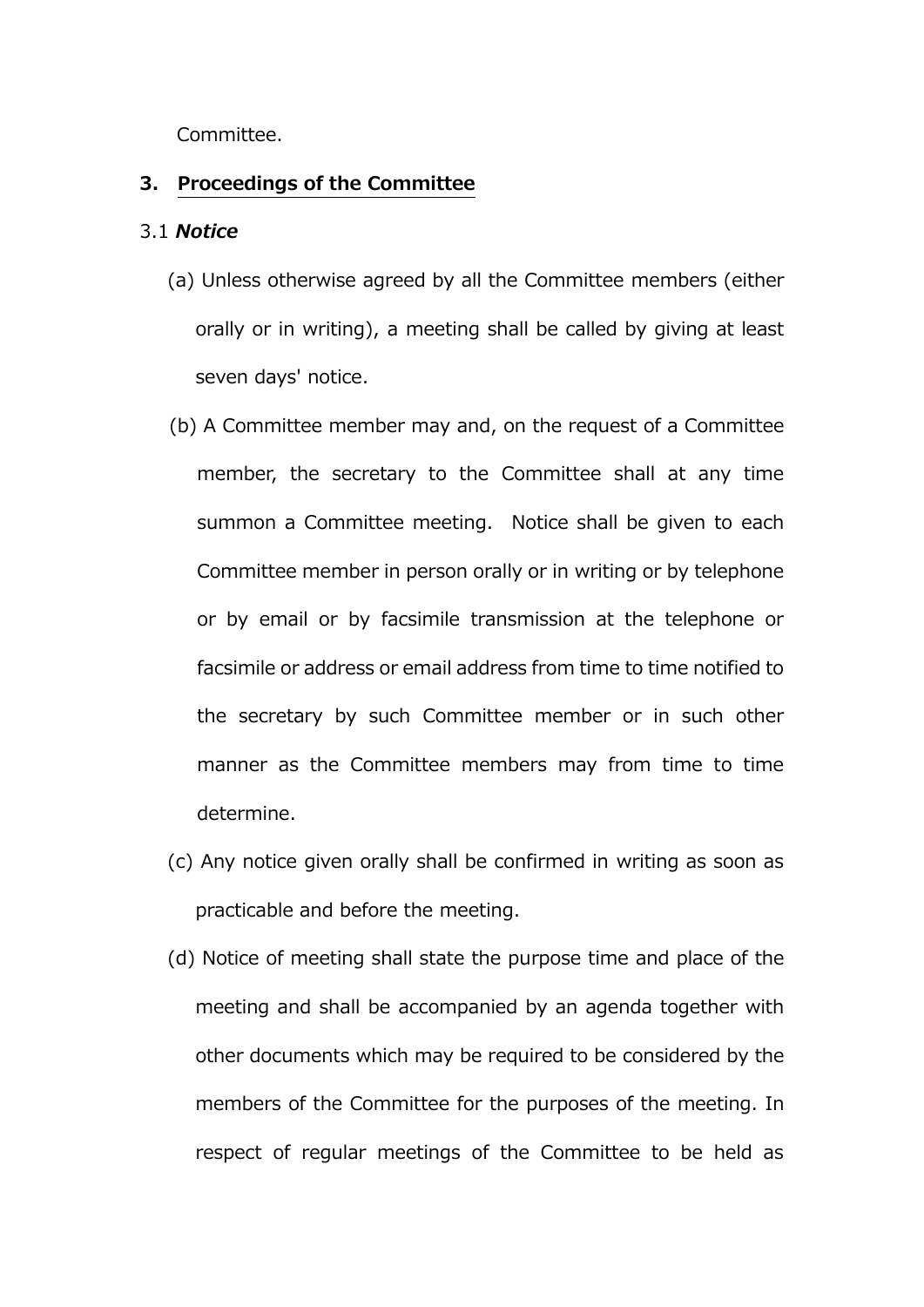mentioned in clause 3.3 below, and so far as practicable for all other meetings of the Committee, the agenda and accompanying papers shall be sent in full to all the members of the Committee in a timely manner and at least 3 days before the intended date of the meeting of the Committee (or such other period as all the Committee members may agree).

- 3.2 *Quorum:* The quorum of the Committee meeting shall be two members of the Committee and a majority of which shall be the independent non-executive directors.
- 3.3 *Frequency:* Meetings shall be held at least once every year.
- 3.4 *Written resolution:* Written resolutions may be passed by all Committee members in writing.

#### **4. Alternate Committee members**

4.1 A Committee member may not appoint any alternate

#### **5. Authority of the Committee**

- 5.1 The Committee may exercise the following powers:
	- (a) to review any proposed service contract with any director or senior management before such contract is entered into and to make recommendation to the Company's human resources department for any changes to the proposed terms of such contract ;
	- (b) to request the Board to convene a shareholders' meeting (if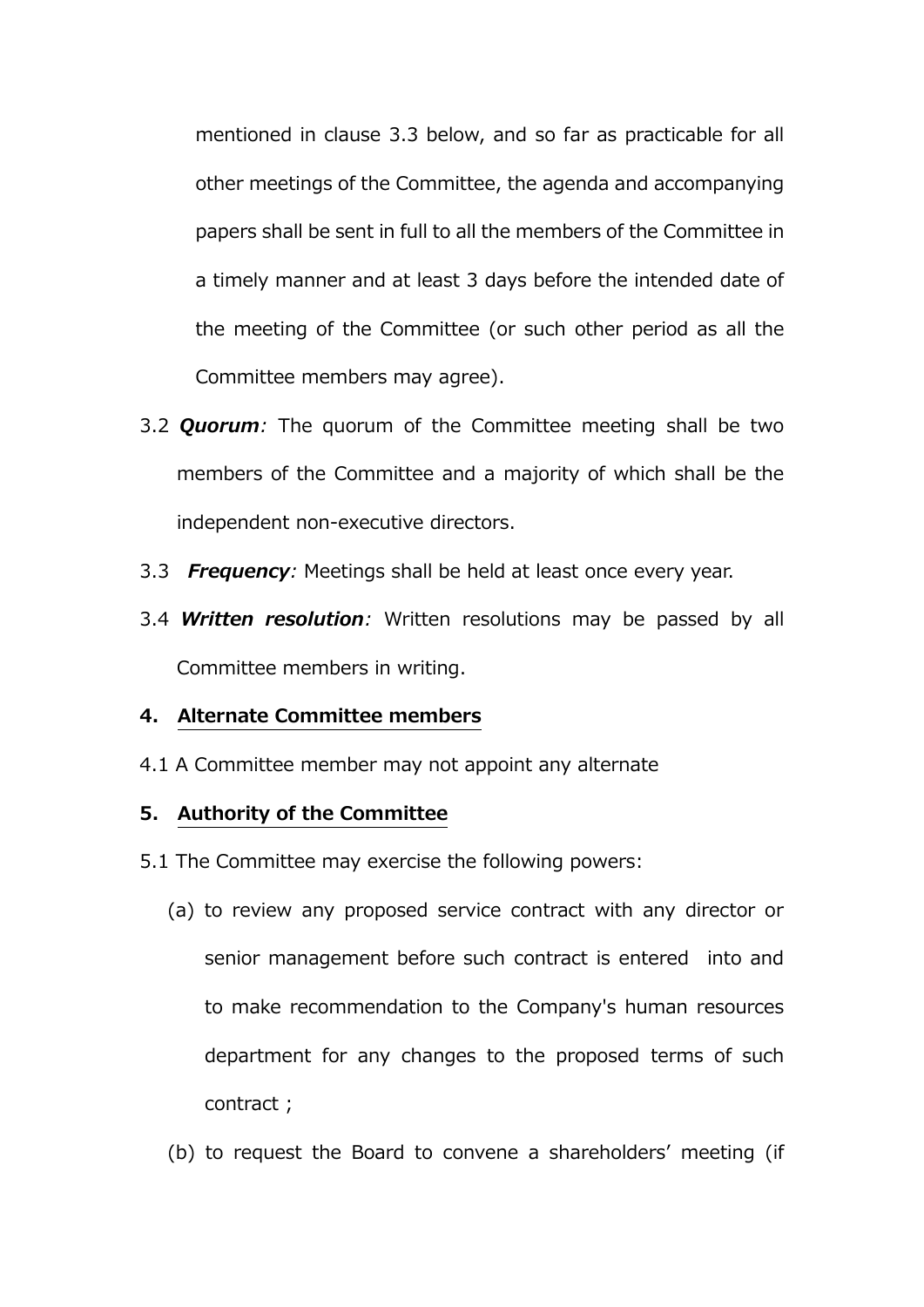necessary) for purposes of removing any director and to dismiss any employees if there is evidence showing that the relevant director and/or employee has failed to discharge his duties properly;

- (c) to obtain outside legal or other independent professional advice at the cost of the Company on any matters within these terms of reference as it considers necessary and to secure the attendance of outsiders with relevant experience and expertise at its meetings, if it considers this necessary.
- (d) to have access to sufficient resources in order to perform its duties;
- (e) to review annually these terms of reference and their effectiveness in the discharge of its duties and to make recommendation to the Board any changes it considers necessary; and
- (f) to exercise such powers as the Committee may consider necessary and expedient so that their duties under section 6 below can be properly discharged.
- 5.2 The Committee should be provided with sufficient resources to discharge its duties.

#### **6. Duties**

6.1 The duties of the Committee shall be: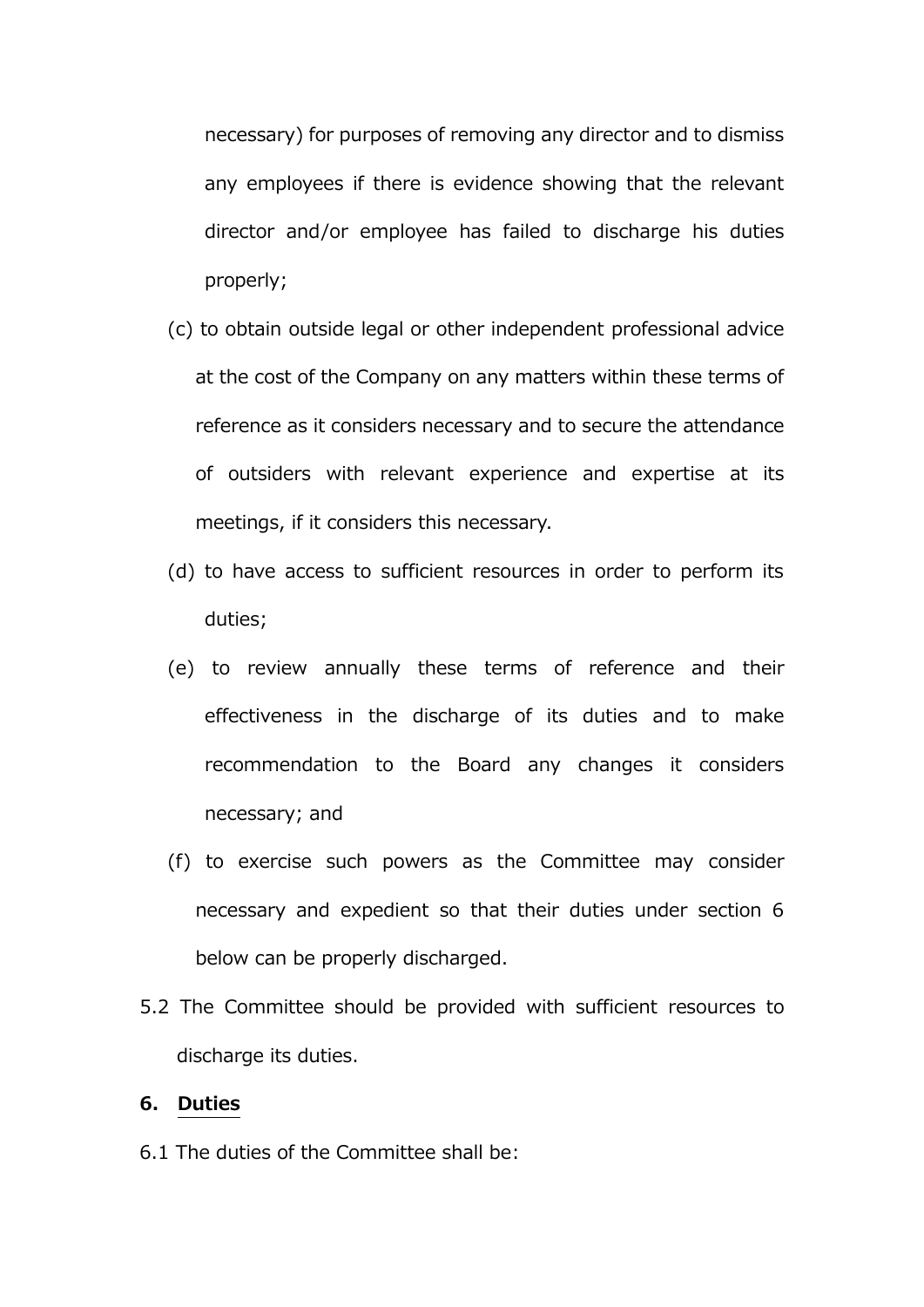- (a) to review the structure, size and composition (including the skills knowledge and experience) of the Board on a regular basis and make recommendations to the Board regarding any proposed changes;
- (b) to identify individuals suitably qualified to become Board members and select or make recommendations to the Board on the selection of individuals nominated for directorships;
- (c) to assess the independence of independent non-executive directors; and
- (d) to make recommendations to relevant matters relating to the re-appointment of directors the Board on appointment or and succession planning for directors in particular the chairman and the chief executive officer.

#### **7. Reporting procedures**

- 7.1 Full minutes of the meetings of the Committee and all written resolutions of the Committee should be kept by the secretary of the Committee.
- 7.2 The secretary of the Committee shall circulate the draft and final versions of minutes of the meeting of the Committee or, as the case may be, written resolutions of the Committee to all members of the Committee for their comment and records respectively within a reasonable time after the meeting or the passing of the written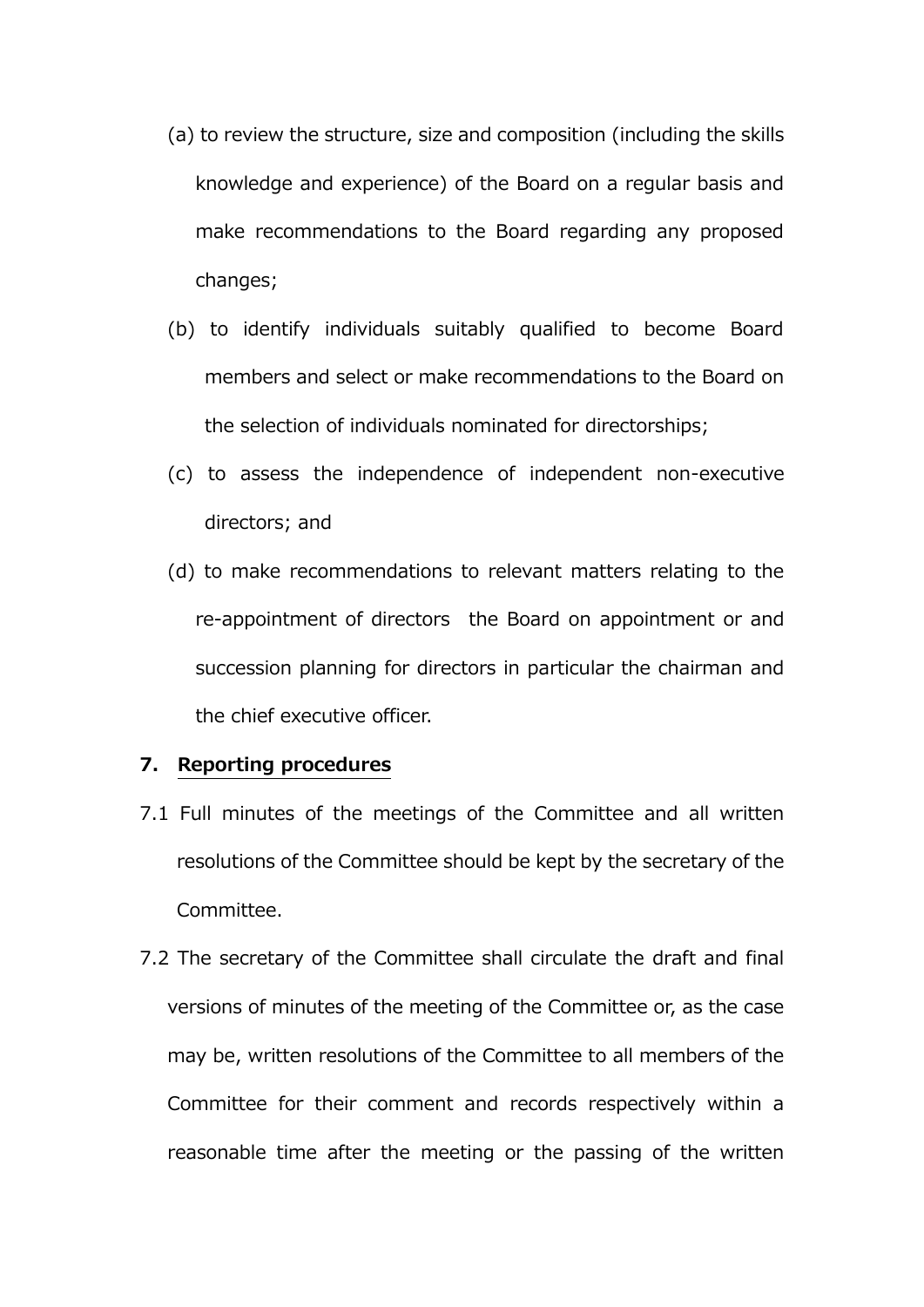resolutions.

7.3 The secretary of the Committee shall keep record of all meetings of the Committee held during each financial year of the Company and records of individual attendance of members of the Committee, on a named basis, at meetings held during that financial year.

# **8**.**Continuing application of the articles of association of the Company**

8.1 The articles of association of the Company regulating the meetings and proceedings of the Directors so far as the same are applicable and are not replaced by the provisions in these terms of reference shall apply to the meetings and proceedings of the Committee.

#### **9. Powers of the Board**

9.1 The Board may, subject to compliance with the articles of association of the Company and the Listing Rules (including the Code on Corporate Governance Practices set out in Appendix 14 to the Listing Rules or if adopted by the Company. the Company's own code of corporate governance practices), amend, supplement and revoke these terms of reference and any resolution passed by the Committee provided that no amendments to and revocation of these terms of reference and the resolutions passed by the Committee shall invalidate any prior act and resolution of the Committee which would have been valid if such terms of reference